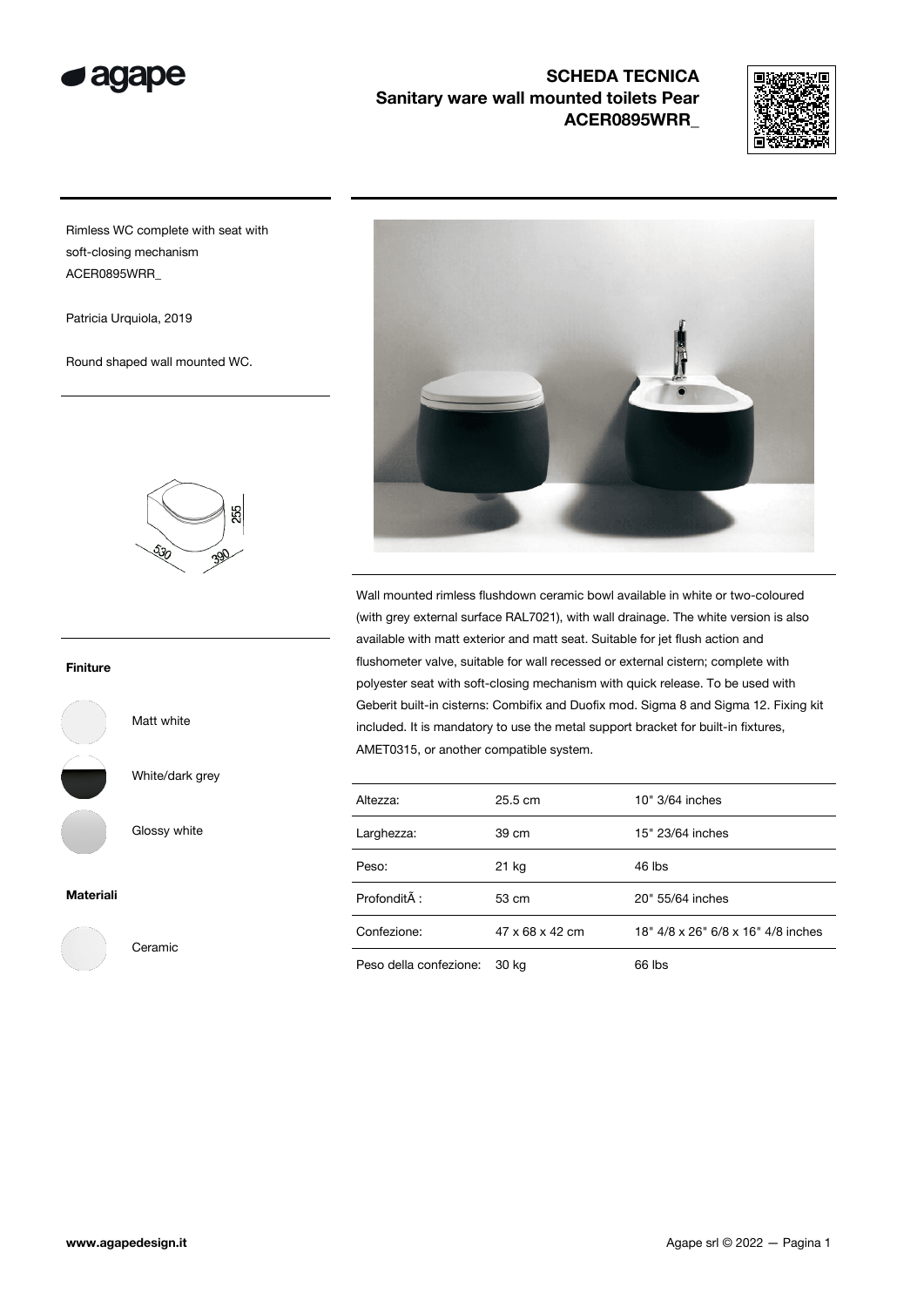

SCHEDA TECNICA Sanitary ware wall mounted toilets Pear ACER0895WRR\_



## Main dimensions